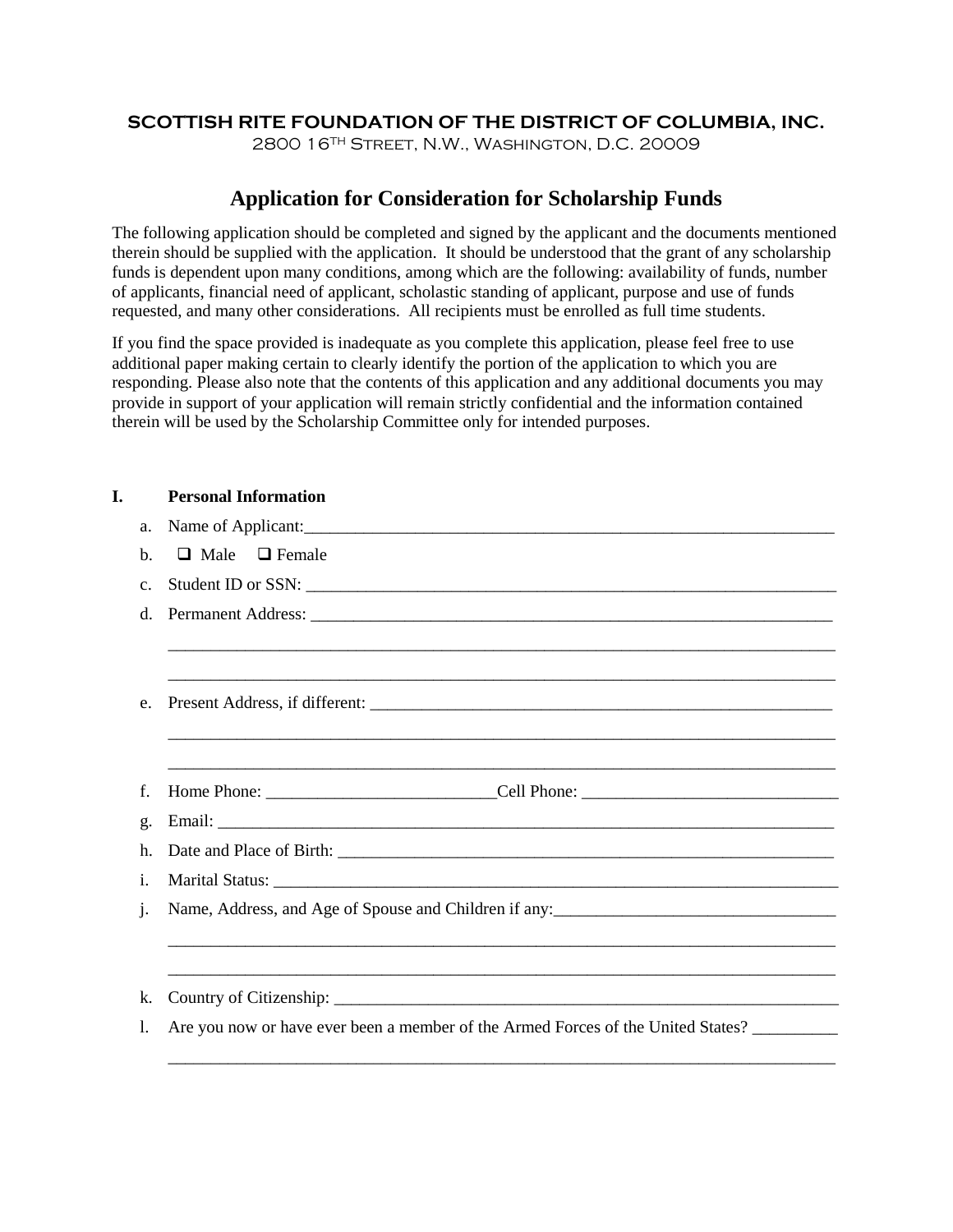m. List all professional, service, civic, social, fraternal, and religious organizations of which you are or have ever been a member:

\_\_\_\_\_\_\_\_\_\_\_\_\_\_\_\_\_\_\_\_\_\_\_\_\_\_\_\_\_\_\_\_\_\_\_\_\_\_\_\_\_\_\_\_\_\_\_\_\_\_\_\_\_\_\_\_\_\_\_\_\_\_\_\_\_\_\_\_\_\_\_\_\_\_\_\_\_\_ \_\_\_\_\_\_\_\_\_\_\_\_\_\_\_\_\_\_\_\_\_\_\_\_\_\_\_\_\_\_\_\_\_\_\_\_\_\_\_\_\_\_\_\_\_\_\_\_\_\_\_\_\_\_\_\_\_\_\_\_\_\_\_\_\_\_\_\_\_\_\_\_\_\_\_\_\_\_

- n. How much money do you request for the Scottish Rite Scholarship? \_\_\_\_\_\_\_\_\_\_\_\_\_\_\_\_\_\_\_\_\_\_\_
	- 1. How will you apply those funds, in detail, if granted?
	- 2. Have you ever applied for scholarship assistance, or other financial assistance, from any other source? If so, give names of sources, type and amount of assistance requested.

\_\_\_\_\_\_\_\_\_\_\_\_\_\_\_\_\_\_\_\_\_\_\_\_\_\_\_\_\_\_\_\_\_\_\_\_\_\_\_\_\_\_\_\_\_\_\_\_\_\_\_\_\_\_\_\_\_\_\_\_\_\_\_\_\_\_\_\_\_\_\_\_\_\_\_\_\_\_

\_\_\_\_\_\_\_\_\_\_\_\_\_\_\_\_\_\_\_\_\_\_\_\_\_\_\_\_\_\_\_\_\_\_\_\_\_\_\_\_\_\_\_\_\_\_\_\_\_\_\_\_\_\_\_\_\_\_\_\_\_\_\_\_\_\_\_\_\_\_\_\_\_\_\_\_\_\_

\_\_\_\_\_\_\_\_\_\_\_\_\_\_\_\_\_\_\_\_\_\_\_\_\_\_\_\_\_\_\_\_\_\_\_\_\_\_\_\_\_\_\_\_\_\_\_\_\_\_\_\_\_\_\_\_\_\_\_\_\_\_\_\_\_\_\_\_\_\_\_\_\_\_\_\_\_\_ \_\_\_\_\_\_\_\_\_\_\_\_\_\_\_\_\_\_\_\_\_\_\_\_\_\_\_\_\_\_\_\_\_\_\_\_\_\_\_\_\_\_\_\_\_\_\_\_\_\_\_\_\_\_\_\_\_\_\_\_\_\_\_\_\_\_\_\_\_\_\_\_\_\_\_\_\_\_

\_\_\_\_\_\_\_\_\_\_\_\_\_\_\_\_\_\_\_\_\_\_\_\_\_\_\_\_\_\_\_\_\_\_\_\_\_\_\_\_\_\_\_\_\_\_\_\_\_\_\_\_\_\_\_\_\_\_\_\_\_\_\_\_\_\_\_\_\_\_\_\_\_\_\_\_\_\_ \_\_\_\_\_\_\_\_\_\_\_\_\_\_\_\_\_\_\_\_\_\_\_\_\_\_\_\_\_\_\_\_\_\_\_\_\_\_\_\_\_\_\_\_\_\_\_\_\_\_\_\_\_\_\_\_\_\_\_\_\_\_\_\_\_\_\_\_\_\_\_\_\_\_\_\_\_\_

\_\_\_\_\_\_\_\_\_\_\_\_\_\_\_\_\_\_\_\_\_\_\_\_\_\_\_\_\_\_\_\_\_\_\_\_\_\_\_\_\_\_\_\_\_\_\_\_\_\_\_\_\_\_\_\_\_\_\_\_\_\_\_\_\_\_\_\_\_\_\_\_\_\_\_\_\_\_ \_\_\_\_\_\_\_\_\_\_\_\_\_\_\_\_\_\_\_\_\_\_\_\_\_\_\_\_\_\_\_\_\_\_\_\_\_\_\_\_\_\_\_\_\_\_\_\_\_\_\_\_\_\_\_\_\_\_\_\_\_\_\_\_\_\_\_\_\_\_\_\_\_\_\_\_\_\_

\_\_\_\_\_\_\_\_\_\_\_\_\_\_\_\_\_\_\_\_\_\_\_\_\_\_\_\_\_\_\_\_\_\_\_\_\_\_\_\_\_\_\_\_\_\_\_\_\_\_\_\_\_\_\_\_\_\_\_\_\_\_\_\_\_\_\_\_\_\_\_\_\_\_\_ \_\_\_\_\_\_\_\_\_\_\_\_\_\_\_\_\_\_\_\_\_\_\_\_\_\_\_\_\_\_\_\_\_\_\_\_\_\_\_\_\_\_\_\_\_\_\_\_\_\_\_\_\_\_\_\_\_\_\_\_\_\_\_\_\_\_\_\_\_\_\_\_\_\_\_ \_\_\_\_\_\_\_\_\_\_\_\_\_\_\_\_\_\_\_\_\_\_\_\_\_\_\_\_\_\_\_\_\_\_\_\_\_\_\_\_\_\_\_\_\_\_\_\_\_\_\_\_\_\_\_\_\_\_\_\_\_\_\_\_\_\_\_\_\_\_\_\_\_\_\_

\_\_\_\_\_\_\_\_\_\_\_\_\_\_\_\_\_\_\_\_\_\_\_\_\_\_\_\_\_\_\_\_\_\_\_\_\_\_\_\_\_\_\_\_\_\_\_\_\_\_\_\_\_\_\_\_\_\_\_\_\_\_\_\_\_\_\_\_\_\_\_\_\_\_\_ \_\_\_\_\_\_\_\_\_\_\_\_\_\_\_\_\_\_\_\_\_\_\_\_\_\_\_\_\_\_\_\_\_\_\_\_\_\_\_\_\_\_\_\_\_\_\_\_\_\_\_\_\_\_\_\_\_\_\_\_\_\_\_\_\_\_\_\_\_\_\_\_\_\_\_ \_\_\_\_\_\_\_\_\_\_\_\_\_\_\_\_\_\_\_\_\_\_\_\_\_\_\_\_\_\_\_\_\_\_\_\_\_\_\_\_\_\_\_\_\_\_\_\_\_\_\_\_\_\_\_\_\_\_\_\_\_\_\_\_\_\_\_\_\_\_\_\_\_\_\_

- o. What course of study will you pursue and what degrees will you earn? \_\_\_\_\_\_\_\_\_\_\_\_\_\_\_\_\_\_\_\_\_
- p. What is the name of the post-secondary college or university you will be attending?
- q. Submit the following documents: A copy of the acceptance letter, documentation of course study and schedule, and cost of tuition, fees, and room and board.

#### II. **Educational Background**

- a. List all schools where you have been enrolled and dates:
- b. What degrees and diplomas have you received to date? \_\_\_\_\_\_\_\_\_\_\_\_\_\_\_\_\_\_\_\_\_\_\_\_\_
- c. List all academic honors received during your schooling: \_\_\_\_\_\_\_\_\_\_\_\_\_\_\_\_\_\_\_\_\_